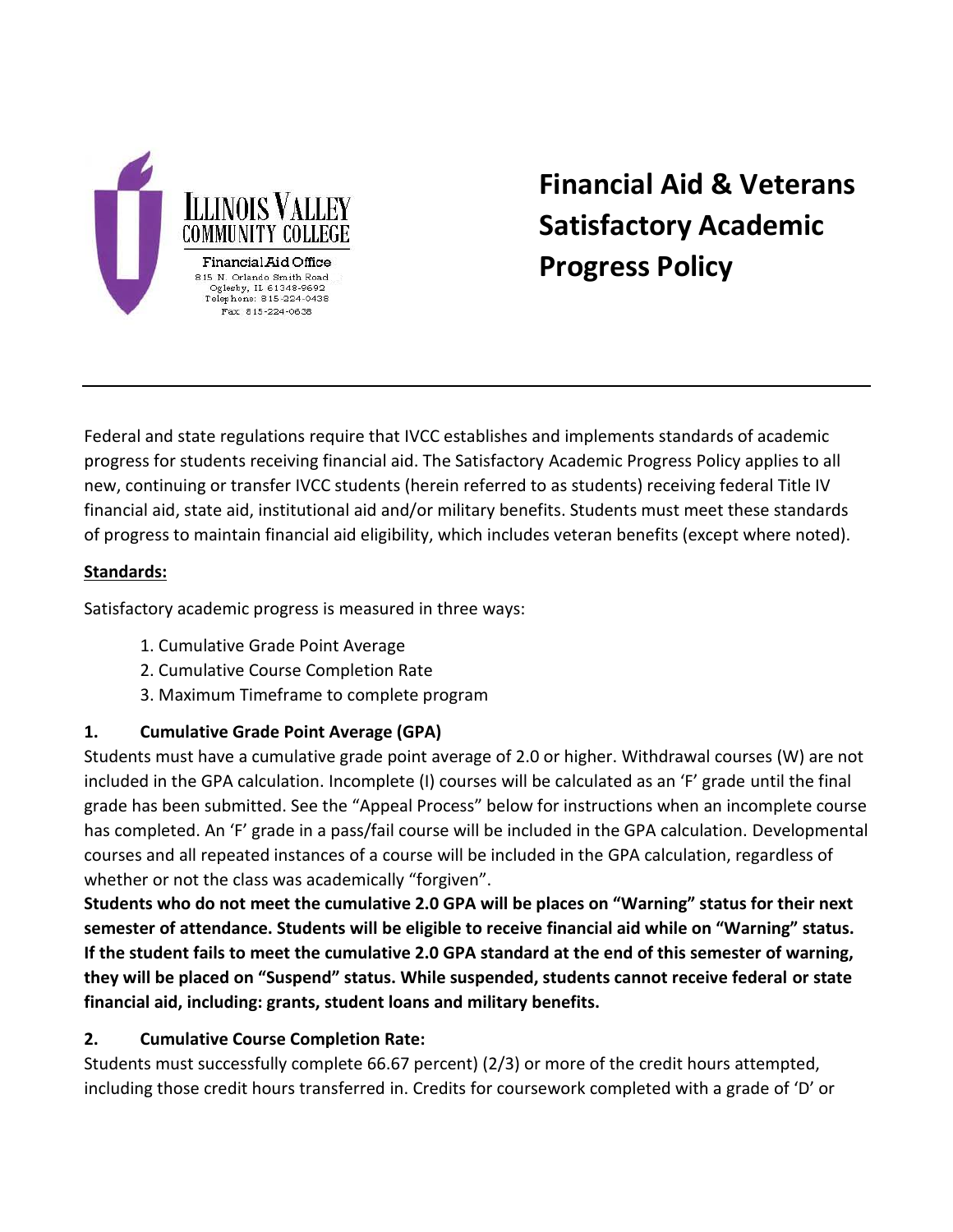better will count as successfully completed credit hours. Credits for withdrawn (official or unofficial), incomplete, developmental and all repeated courses (regardless of whether or not the credits were academically "forgiven"), as well as transfer courses, are included in credit hours attempted. Credits for coursework attempted/completed with a pass/fail grade will be included in the completion rate calculation. The cumulative course completion rate is calculated by dividing the cumulative number of successfully completed credit hours by the cumulative number of attempted credit hours. **Students who do not meet the cumulative completion rate of 66.67 percent will be placed on "Warning" status for their next semester of attendance. Students will be eligible to receive financial aid while on "Warning" status. If the student fails to meet the cumulative completion rate standard by the end of this semester of warning, they will be placed on "Suspend" status. While suspended, students cannot receive federal or state financial aid, including grants, student loans and military benefits. Note: Illinois Veteran's Grant and Illinois National Guard Grants are exempt from course completion rate requirements.**

# **3. Maximum Time Frame to Complete Program:**

Students may pursue completion of a degree or certificate program on a full or part-time basis, but the federal government requires that students make progress toward a completion of f program in a timely fashion, measured in terms of credit hours attempted. Withdrawn (official or unofficial), incomplete, developmental and all repeated courses, as well as transfer credits, are included in credit hours attempted. Note: A student's attempted credit hours include **all** credit hours attempted at IVCC, regardless of whether or not the student previously received financial aid while attempting those credit hours and whether or not the class was academically "forgiven". A student cannot receive financial aid beyond the maximum time frame (MTF) for completion of his/her program.

A program's MTF is determined by multiplying the required credit hours of the program by 150 percent. . For example: Associates Degree program requiring 64 credit hours: 64 x 150% = 96 credit hours MTF to complete the program. Certificate program requiring 24 credit hours: 24 x 150% = 36 credit hours MTF to complete the program.

**Students whose attempted credits meet or exceed the MTF for completion of his/her program will be placed on "Suspend" status. While suspended, students cannot receive federal or state financial aid, including: grants, student loans and military benefits. (Note: Illinois Veteran's Grant and Illinois National Guard Grants are exempt from the maximum time frame requirements.)**

If financial aid is suspended under the Maximum Time Frame Standard, special consideration **may** be given, through the Appeal Process (see below), only for the following reasons:

- Students are allowed a maximum of 30 attempted hours of developmental course work in addition to the MTF limit (e.g. in addition to 96 credit Maximum Time for an Associate Degree).
- Students who have changed their program of student may be granted a reasonable extension of hours provided they submit a letter from an IVCC Counselor verifying the change in program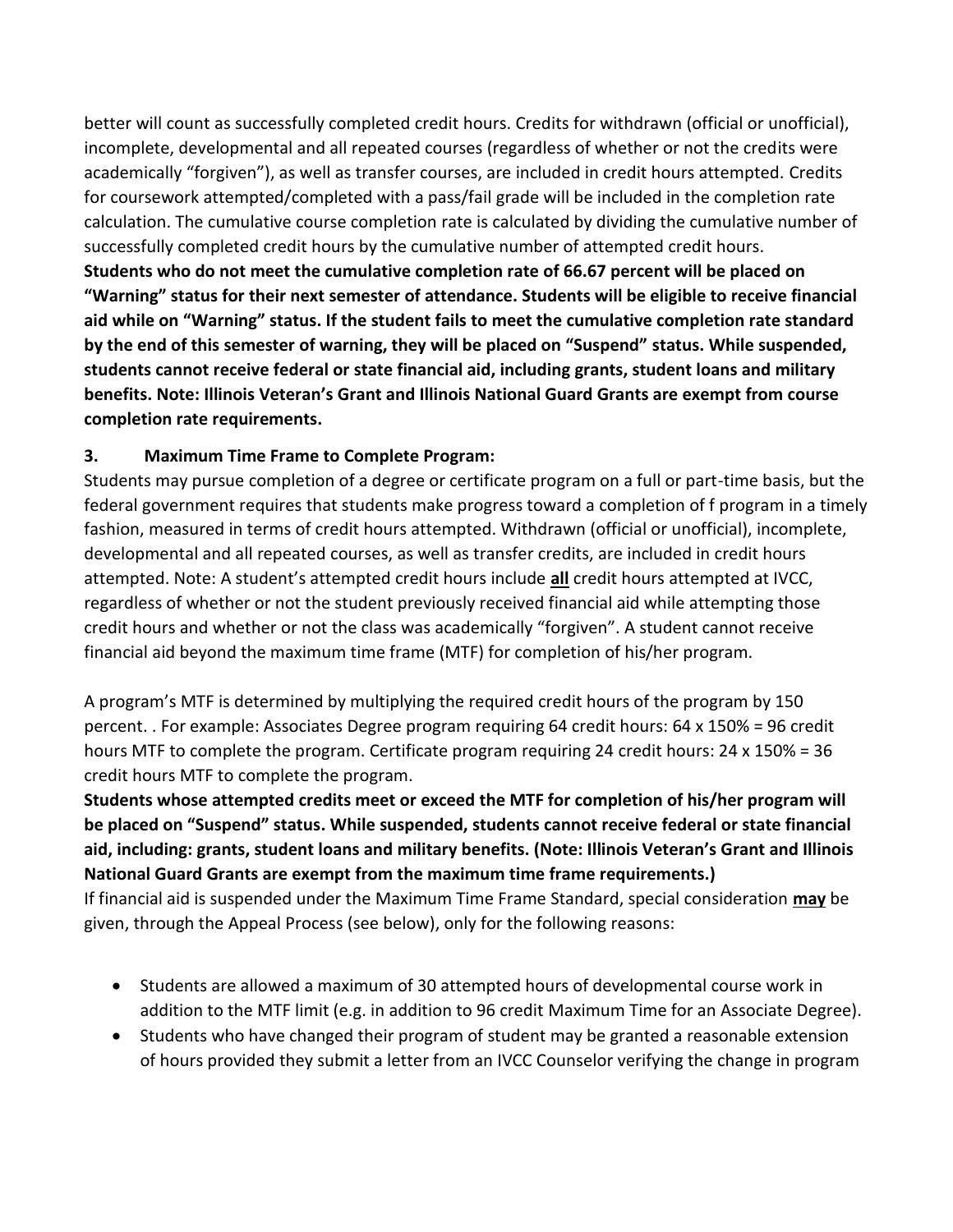and the remaining courses required for program completion. Students must have been meeting the required Standards of Satisfactory Academic Progress prior to changing their program.

#### **Graduation/Completion:**

Students who have completed their program of student requirements, regardless of whether they have received their degree or certificate, will be suspended from receiving further financial aid. Financial aid cannot pay for course work taken to meet prerequisites for a program of student at another college or university. Students who plan on pursuing a second degree or certificate at IVCC may submit an appeal (see below) for the reinstatement of their financial aid.

# **Evaluation:**

The evaluation of a student's adherence to these standards begins when the student attempts his/her first credit hour course at IVCC and includes all prior credit hours transferred from other institutions. The evaluation is done at the end of each academic semester (Fall, Spring, and Summer) that the student is in attendance or completes their program.

# **Appeal Process:**

Any student placed on "Suspend" status has the right to appeal. Appeal Forms are available in the Financial Aid Office or may be printed from the Financial Aid web page (ivcc.edu/financial aid). All appeals must be complete and provide detailed information about extenuating circumstances. Extenuating circumstances include: personal illness/accident, serious illness or death within the immediate family, an auto accident or other situation beyond the reasonable control of the student. Third-party documentation is required with each appeal when applicable. Documentation may include, but is not limited to, copies of medical records, accident reports, and/or letters from an IVCC counselor., work supervisor or other counselor. Appeals must be submitted to the Financial Aid Office prior to or during the semester for which the student is seeking financial aid. Students will be notified **by mail** of the *Standards of Academic Progress Committee's* decision as promptly as possible. **All appeal decisions are final.**

Students whose initial appeal is denied cannot submit a subsequent appeal until successful completion of at least one additional term, in which a minimum of six credit hours have been attempted.

Students may also regain good standing by completing additional semester(s) at their own expense and bringing their cumulative GPA and/or course completion rate up to the required standard, or by completing 'I' grades or repeating failed courses for a higher grade. It is the student's responsibility to notify the Financial Aid Office, through an appeal, in order to have their financial aid reinstated.

Students who are reinstated by the *Standards of Academic Progress Committee* are placed on either Probation or Academic Plan:

"**Probation"** (one semester) students are expected to meet the cumulative 2.0 GPA and successfully complete 66.67 % or more of attempted coursework by the end of the semester for which he/she was reinstated. If the student fails to meet these standards by the end of this probationary semester, they will be placed on "Suspend" status.